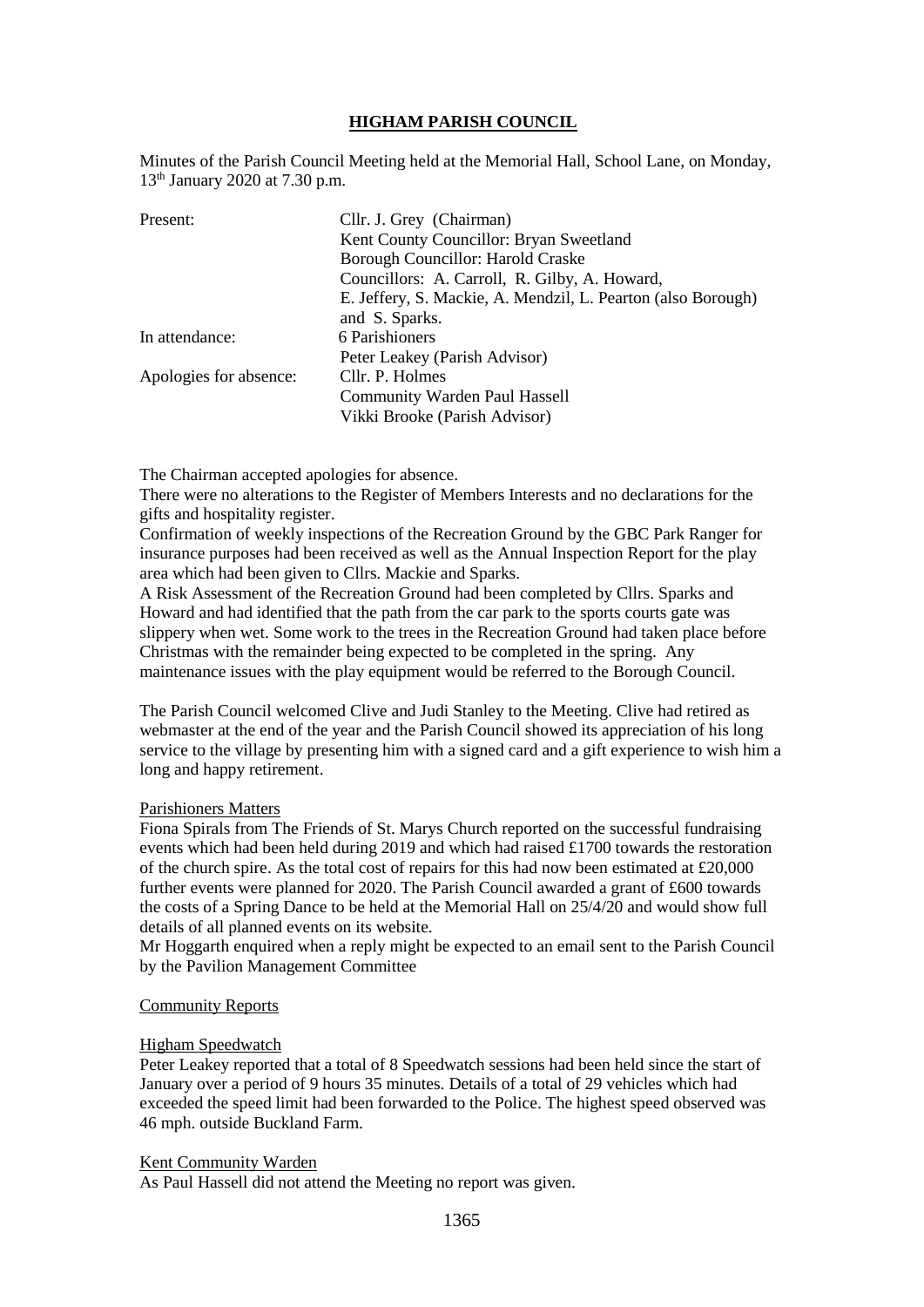## Kent Police

PCSO Jo Hartley reminded Members that the next PCSO surgery would be held at Hayleys Tea Room on 15/1/20. Such surgeries were advertised by a poster in the shop window. She hoped to ask the Specials to hold another Speedwatch session to support the excellent work of the local volunteers. Cllr. Sparks reported that damage had been caused to windows and street lights in the village by the firing of a ball bearing gun. This had been reported to Kent Highways but they had not reported this to the Police. A data logger was to be installed in School Lane which would record the number of lorries, their weight and speed.

The Minutes of the Parish Council Meeting, held on Monday, 18th November 2019, were confirmed and signed

### Matters arising from the Minutes.

Including an update of actions from the last Minutes, the Clerk reported that:-

a. P. 1361 Matters Arising. Dickens sign. This would shortly be removed by the signwriter for repainting.

b. P. 1362 Website. The new look Councilllors email addresses had appeared on the Church Christmas leaflet.

c. P. 1362 Parish The Steadman Close street name sign would be inspected by GBC to see if it needed replacement.

Cllr. Jeffery highlighted a pothole located at the exit to Steadman Close which had been reported to her by a Parishioner and had been ringed with paint but not repaired. Cllr. Sparks agreed to take a photograph to send to Kent Highways.

Cllr. Sparks reported that the deep pothole reported on P. 1362 of the minutes had now been repaired.

# Annual Parish Newsletter 2020.

The Clerk reminded Parish Councillors of the reports which they needed to submit by the end of the month. The front cover would feature a line drawing of Charles Dickens as 2020 would be the 150<sup>th</sup> anniversary of his death.

# To receive an update on the new Parish Council website

Cllr. Gilby reported that email migration to the Microsoft server would shortly be taking place which it was hoped would resolve the current problems with the receipt of emails by the Clerk. He had noted that not all Members were using their dedicated email addresses as yet.

To receive an update regarding the renewal of the Memorial Hall Lease.

The Clerk reported that a meeting was due to take place the following evening with the Hall Committee to further discuss the content of the new Memorial Hall lease.

To discuss quotations received for the new playground equipment and decide upon a supplier Cllr. Mendzil reported that a total of four playground equipment suppliers had been asked to submit ideas for new equipment for the playground along with relevant quotations. Additional funding applications for this project had been submitted. Following discussion and viewing of the proposals, the majority view of the Members was to select Playground Projects Ltd. as the supplier but the final decision on the equipment to be ordered would depend on the total amount of funding secured.

### To note the current vacancy on the Parish Council to be filled by co-option

The Clerk reported that confirmation had been received from the Borough Council that the vacancy caused by the resignation of Peter Allinson could be filled by co-option. Vacancy notices were currently being displayed on parish noticeboards with a closing date of 27/1/20.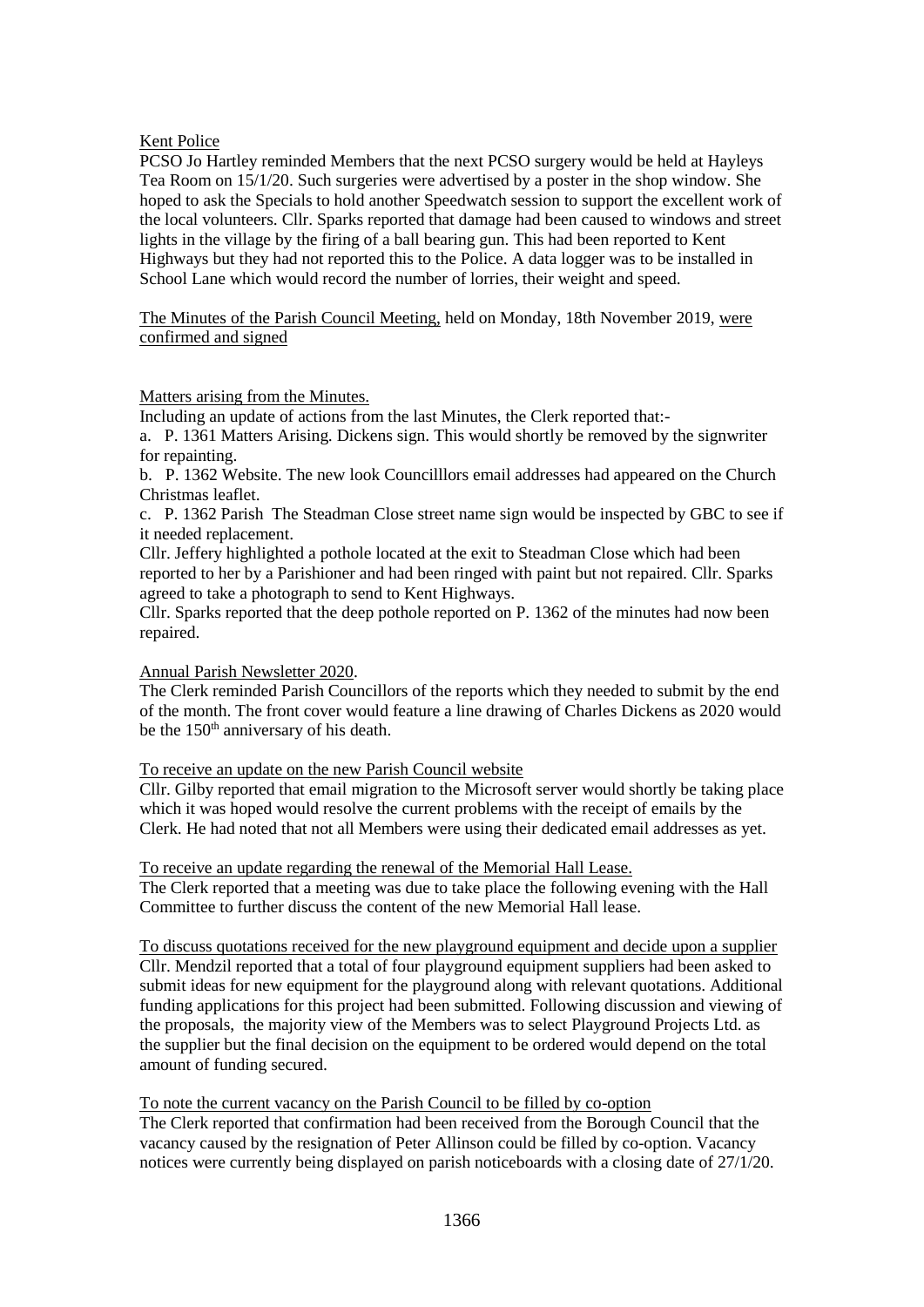## Lower Thames Crossing – Legacy and Benefits Workshop

Copies of a Powerpoint presentation provided by Cllr. Sparks, who had attended this Workshop, had been circulated to Members prior to the Meeting. She reminded Members that the Highways England Mobile Information van would be visiting the village again in March and it was anticipated that details of the funding under this initiative would be released in April.

## Councillors' Matters.

## County.

Cllr. Sweetland reported on the closure of the Brewers Lane overbridge for emergency repairs. Budget briefings were currently taking place and KCC had produced a five year plan consultation document entitled "Your Future Our Priorities" which was available to respond to on line. There was currently lobbying taking place for the removal of the Operation Brock traffic management scheme. The Higham Library Extra scheme had been well used by Parishioners but recent problems had been caused by the front door being broken. Cllr. Sparks agreed to email Cllr. Sweetland with up to date details.

## Borough.

Cllr. Craske reported that it was understood that amendments may be made to the Nuralite planning application which would then be re-submitted. In his capacity as Vice Chairman of the North Kent Marshes Drainage Authority he reported that there was evidence of erosion of the shoreline particularly on the Higham Marshes. The Borough Council would shortly be releasing details of events taking place in the Borough to mark the 150<sup>th</sup> anniversary of the death of Charles Dickens.

### Parish.

Cllr. Mendzil advised Members that the Higham Playground Project was currently a local cause featured under the "green token" scheme at Waitrose in Longfield.

The Chairman enquired regarding progress with the reinstatement of the parking bay at Meadows stores and reported that he understood that the delay in repainting the faded white lines at Chequers Street was due to the current consultation being carried out by the Borough Council on the Controlled Parking Zone which was due to be concluded by the end of the month. He reminded Members that the Borough Council was still waiting to hear of any land which the Parish Council felt could be put forward for consideration to meet the Government targets for new homes within the Borough.

# **BREAK FOR REFRESHMENTS**

### Reports.

a. Planning.

The following planning applications had been received by the Planning Committee:-

### Appln. no. 20191183 41A, Forge Lane

Erection of a single storey rear extension, alterations to the roof for an infill extension at first floor on the front elevation with alterations to the front porch.

Appln. no. 20191249 10, Dombey Close

Application for a Lawful Development Certificate in respect of the proposed erection of a single storey rear extension.

Appln. no. 20191222 Land Adjacent To Home Farm Cottage, School Lane

Outline Application with Some Matters Reserved for the erection on 3no. self build houses with associated garages and landscaping.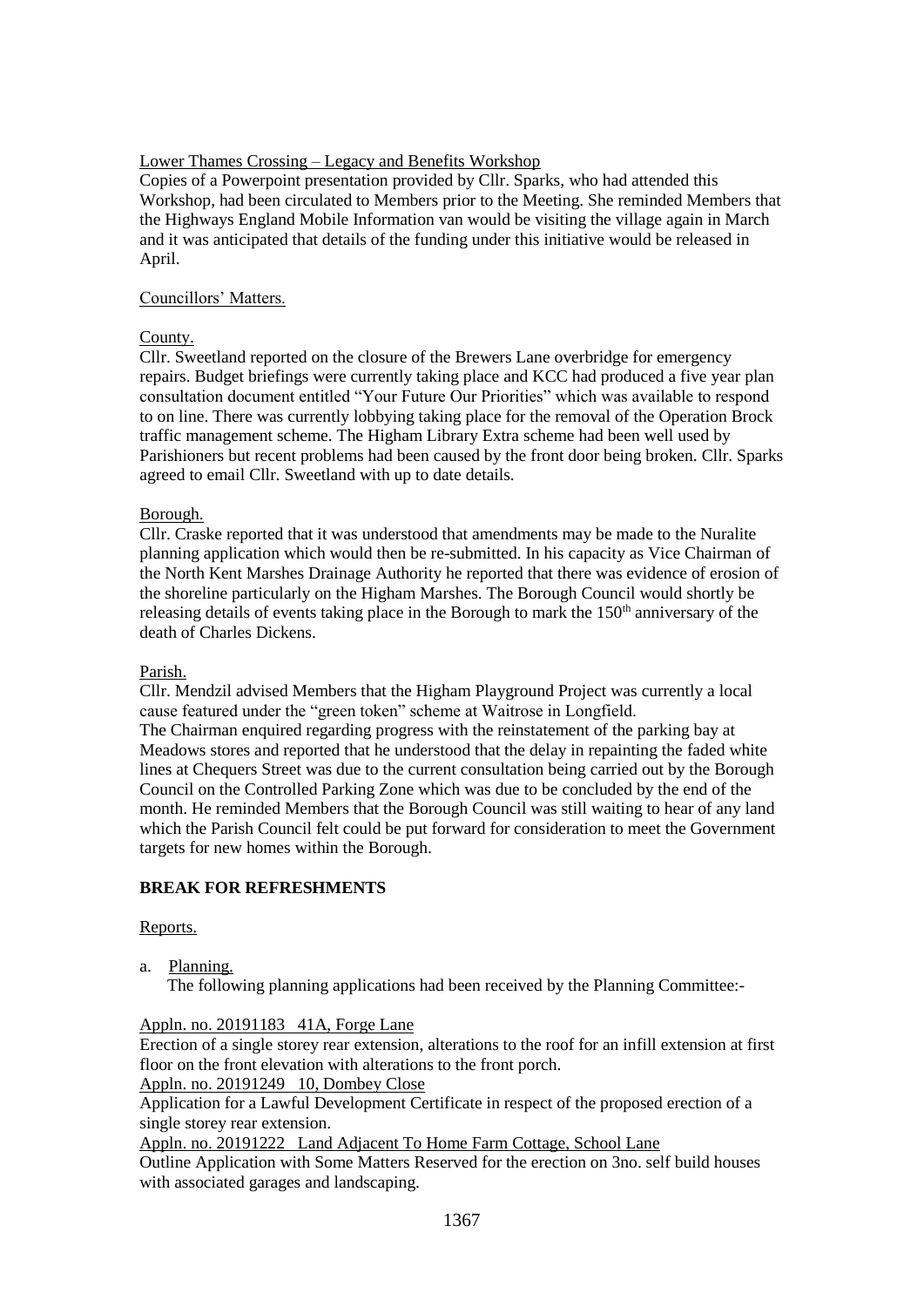Appln. no. 20191161 Abbey Farm Barn, Church Street

Application for the removal of condition 3 attached to planning permission reference number 20140546 for the conversion of existing cowshed to a residential annexe incorporating living area, bedroom area, kitchen area and bathroom, together with ancillary works in association with the proposed as an annexe to the existing main barn residential conversion; to allow the annexe to be converted to a residential dwelling.

Appln. no. 20191294 Little Mockbeggar, Town Road, Cliffe Woods

Application for approval of condition 9 attached to planning permission reference number 20190385, prior to the first occupation of the caravans hereby permitted, details of secure and weatherproof cycle storage (for a minimum of 20 bicycles).

Appln. no. 20191337 15, St. Johns Close

Single storey rear extension with a depth of 5 metres, maximum height of 2.7 metres and eaves height of 3 metres.

Appln. no. 20191259 The Pavilion, Recreation Ground, School Lane

Application for Lawful Development Certificate in respect to proposed extension to the tennis courts incorporating extension to the enclosed fencing.

Appln. no. 20200019 1, Whitehouse Farm Cottages, School Lane

Application for a Lawful Development Certificate in respect of the proposed construction of dormer extensions in the rear roof slope, installation of velux roof windows to the front roof slope, conversion of the roof space into a habitable room and front porch extension.

b. Community Development Working Group

 Cllr. Mackie reported that the Clerk had passed him details of the supplier of the Olympic Big Screen.

c. Infrastructure Working Group

 An update prepared by Cllr. Sparks had been provided for Members prior to the Meeting. The Chairman would lead a brainstorming session with Parish Councillors in February to identify the next set of priorities and action for the Village Plan and these would be added to both the Love Higham and Parish Council Websites as well as being promoted at the forthcoming Annual Parish Assembly. Cllr. Sparks would draft the content for the KCC Highway Improvement Plan. The Higham Clean Up would take place on the weekend of 28 and 29 March. The planning permission issue with the defibrillator cabinet had now been resolved and a hosting agreement produced for approval.

#### d. Executive Management Working Group

Cllr. Jeffery reported that Judi Stanley had agreed to prepare the 2020 Newsletter.

Finance.

The Clerk asked for approval for the items shown below, this being proposed by Cllr.Jeffery, seconded by Cllr.Gilby and agreed by all Members.

| Clerks salary (November)                                     | 1150.95 |
|--------------------------------------------------------------|---------|
| HMRC (PAYE/NI November)                                      | 212.62  |
| KCC (LGPS November)                                          | 433.52  |
| Clerks salary (December)                                     | 1150.95 |
| HMRC (PAYE/NI December)                                      | 212.62  |
| KCC (LGPS December)                                          | 433.52  |
| Expenses for use of room as office $(1/10/19$ to $31/12/19)$ | 227.50  |
| Sue Sparks (Lawful Development Certificate)                  | 142.00  |
| Clive Stanley (webmaster services 27/9/19 to 31/12/19)       | 107.25  |
| Peter Allinson (keys)                                        | 18.50   |
| Gravesham Borough Council (business rates - Pavilion – last) | 1108.00 |
| Sue Sparks (garden prizegiving buffet)                       | 64.97   |
|                                                              |         |